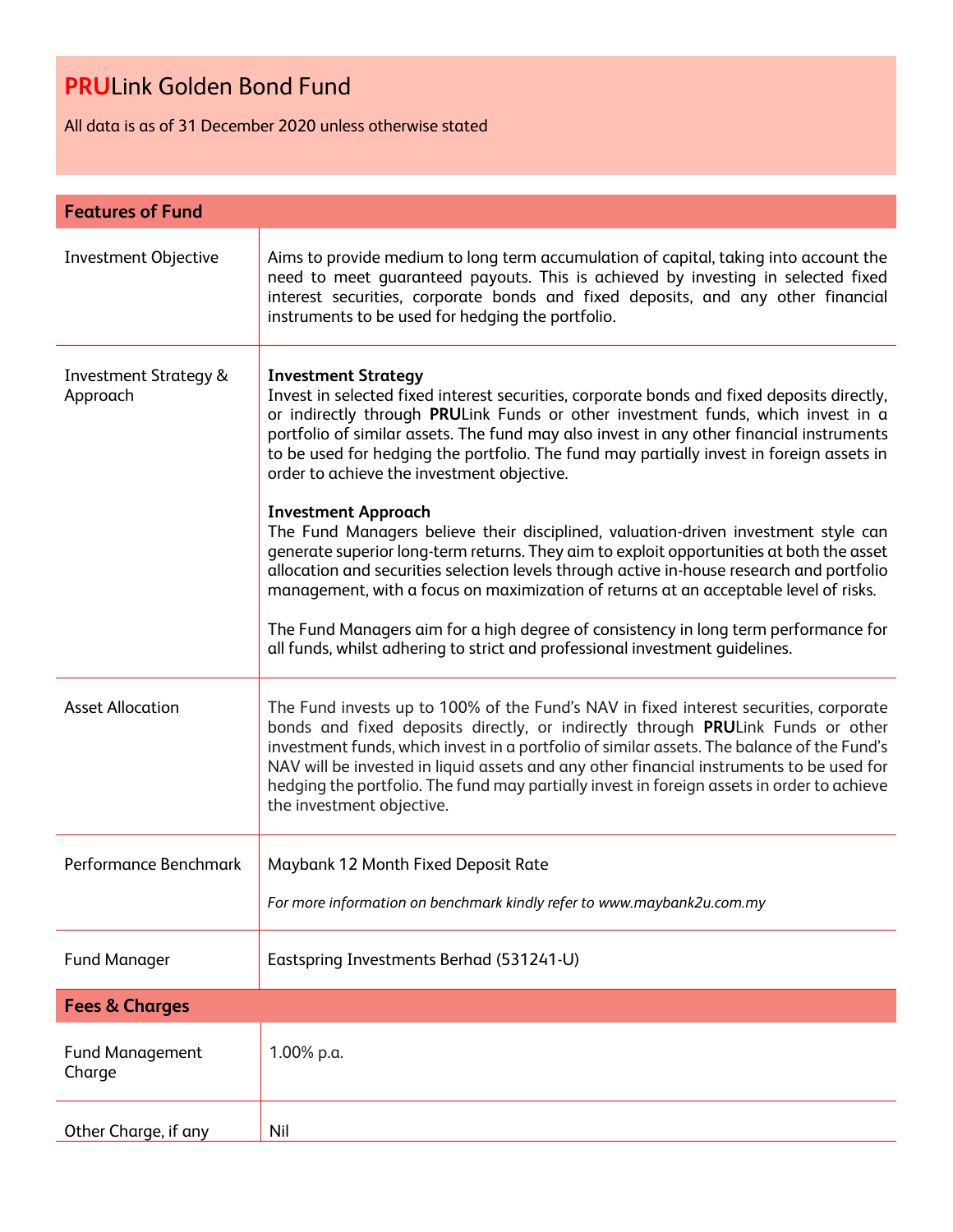All data is as of 31 December 2020 unless otherwise stated

## **Fund Performance**



**Notice: The graphs are included for illustrative purposes only. Past performance of The Fund is not an indication of its future performance.**

| Year | <b>Actual Performance</b><br><b>PRULink Golden Bond Fund</b> | <b>Benchmark</b><br><b>Maybank 12 Month Fixed Deposit Rate</b> |
|------|--------------------------------------------------------------|----------------------------------------------------------------|
| 2011 | 4.92%                                                        | 3.04%                                                          |
| 2012 | 3.98%                                                        | 3.15%                                                          |
| 2013 | 1.66%                                                        | 3.15%                                                          |
| 2014 | 2.93%                                                        | 3.22%                                                          |
| 2015 | 3.14%                                                        | 3.30%                                                          |
| 2016 | 3.93%                                                        | 3.21%                                                          |
| 2017 | 3.80%                                                        | 3.10%                                                          |
| 2018 | 3.93%                                                        | 3.34%                                                          |
| 2019 | 8.32%                                                        | 3.18%                                                          |
| 2020 | 4.01%                                                        | 2.22%                                                          |

*Sources: Lipper IM and Bloomberg, 31 December 2020*

Notice: Past performance is not an indication of its future performance. This is strictly the performance of the investment/underlying funds, and not the returns earned on the actual premiums paid of the investment-linked insurance product.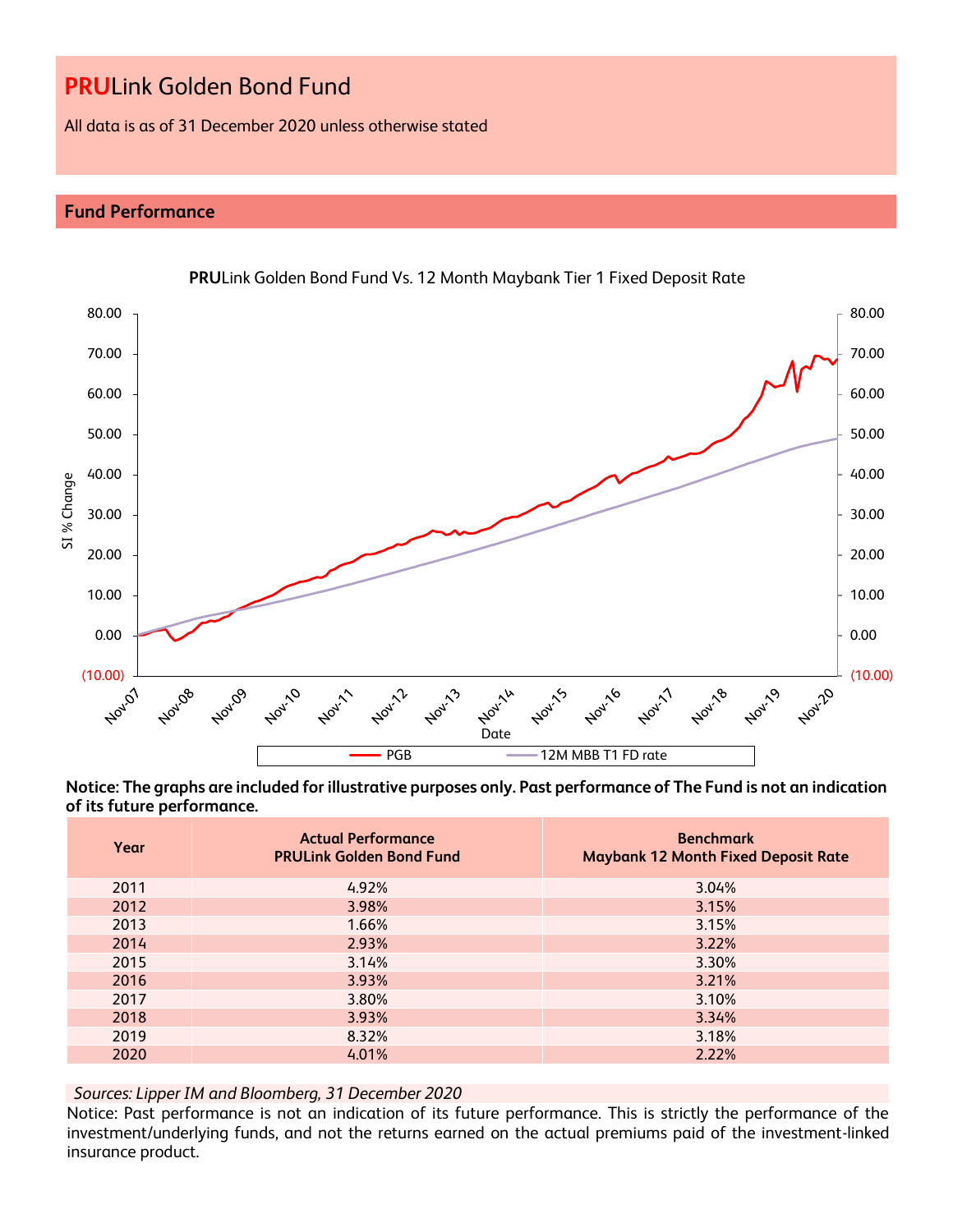All data is as of 31 December 2020 unless otherwise stated

Basis of calculation of past performance:

$$
= \left(\frac{Net\text{ Asset Value for Year }n}{Net\text{ Asset Value for Year }n-1}-1\right)\%
$$

### **Additional disclosure for PRULink Golden Bond Fund**

Management fees may be charged at the Fund and/or Target Fund level. Please note that you will be charged a maximum of 1.00% p.a., being the combined annual fund management charge at the Fund and Target Fund levels. Target Funds with investment strategies to invest in Exchange Traded Funds ("ETF") or other Collective Investment Schemes may incur additional expenses at the Target Fund level which is taken as part of the investment strategy considerations to deliver the fund performance.

## **Investment Risks**

**Please refer to the Appendix for the detailed Investment Risks listing below by order of importance:**

- (A) Interest Rate Risk
- (B) Credit / Default Risk
- (C) Liquidity Risk
- (D) Currency Risk
- (E) Market Risk
- (F) Issuer Risk
- (G) Country Risk
- (H) Risk of Non-Compliance
- (I) Concentration Risk
- (J) Management Company Risk
- (K) Inflation Risk
- (L) Investment Managers' Risk

### **Risk Management**

#### **Forecasting Risk**

Potential risks are taken into consideration in the process of sector allocation and stock selection based on analysis on various key factors such as economic conditions, liquidity, qualitative and quantitative aspects of the securities.

#### **System Control**

Risk parameters are set internally for each fund, depending on client's risk profile. These risk parameters include limits of issuer bet, group issuer, sector rating and issue size of the securities held in the portfolio.

A front-end office system is in place to monitor portfolio risks, serving as an auto filter for any limitations or breaches.